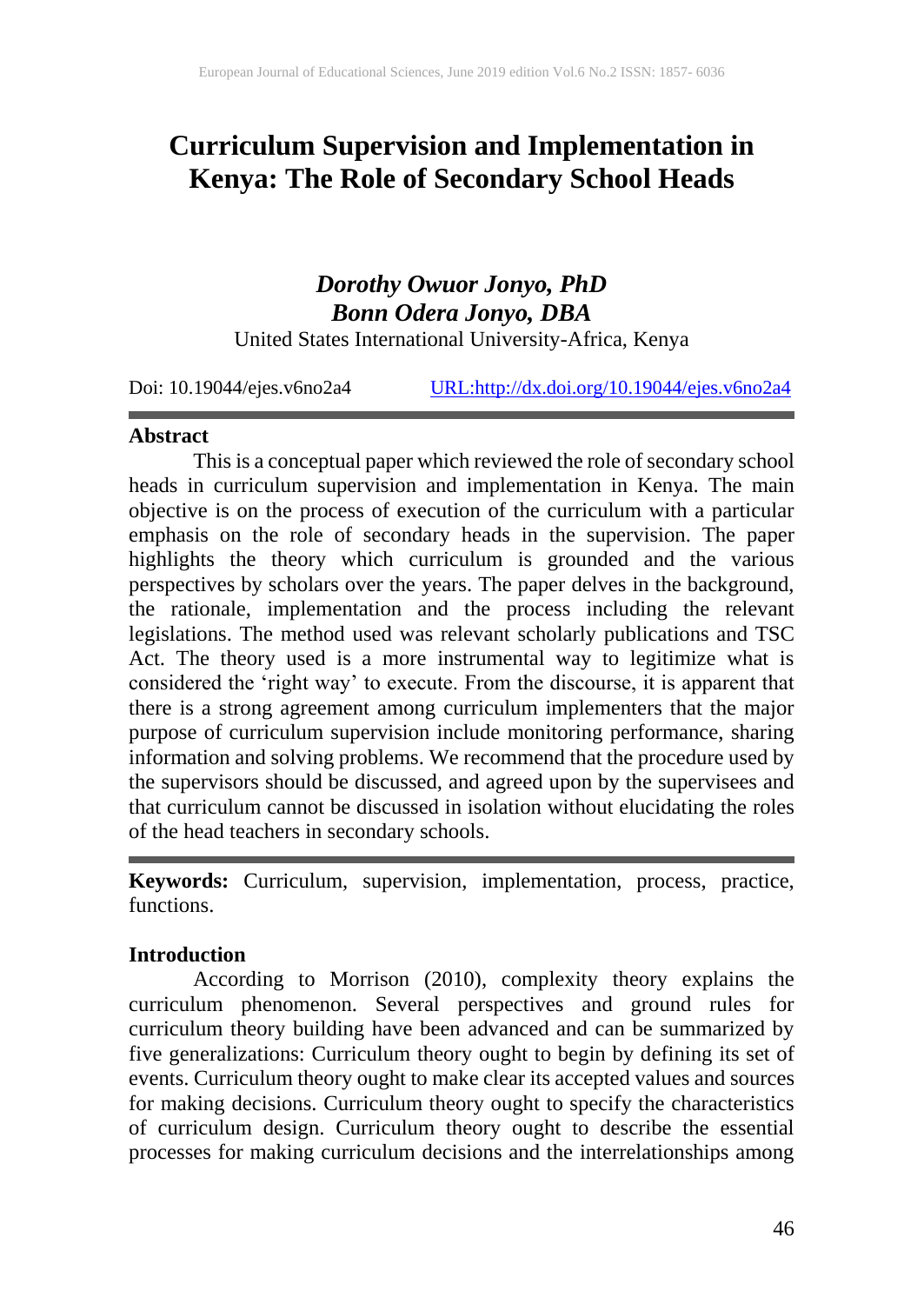those processes and lastly, Curriculum theory ought to provide for continuous regeneration of curriculum.

Curriculum supervision is a program that prepares individuals to superintend instructional and support personnel at the school building, facility or staff level. It includes instruction in the principles of staffing and organization, the management of learning activities, personnel relations, administrative duties related to departmental or unit management, and specific applications to various educational settings and curricula (National Center for Education Statistics, 2018). Curriculum supervision therefore involves observation of teaching and learning, assisting teachers in their professional development, both in individual and group context, evaluation of teachers, research and revision of the curriculum (Education Encyclopedia, 2017).

Most post-modernists have criticized the models of supervision as being rigid, classified and authoritarian. Supervision represses the teachers' independence and hypothesize further that rational-technical formations of supervision lessen effectiveness to routines which turn supervisors into domineering with the authority to diagnose teachers' pedagogical lapses and impose solutions (Glanz & Heinmann, 2018). Ovando (2000), on the other hand compliments effective supervision, and maintains that instructors, including teachers, curriculum specialists, and supervisors would collaborate in order to improve instruction. Cobbold, Kofie, Bordoh, and Eshun, (2015). advances that curriculum supervision, is a method of teaching the staff to act in a more cognizant way. Its goal is to provide curriculum implementers and supervisors with more information and unfathomable insights into what is happening around them. This increases options for instructors to work with students and superiors to facilitate effective partnership between curriculum leaders as supervisors, as teachers learn to identify and resolve their challenges. Subsequently supervisors get a new perspective about what happens in different classroom environments. Supportive supervision is a learning situation for both teachers and their supervisor.

However, to others (mostly staff and students), supervision could lead to some curriculum leaders overstepping their role expectations just to teach one a hard lesson or show where power lies. Very critical is the issue of trust between the supervisor and supervisee otherwise there is bound to be a very poor relationship, unfriendliness and suspicion.

Print (1993) defines curriculum as all planned activities which are consciously organized and systematically implemented under careful watch of instructors in the school. In other words, all conditions which yield learning by reason of the structure and organization, as well as peculiar practices of the school within and without the classroom, official timetable or the syllabus are deemed to have greater effect. Practices and activities which may be described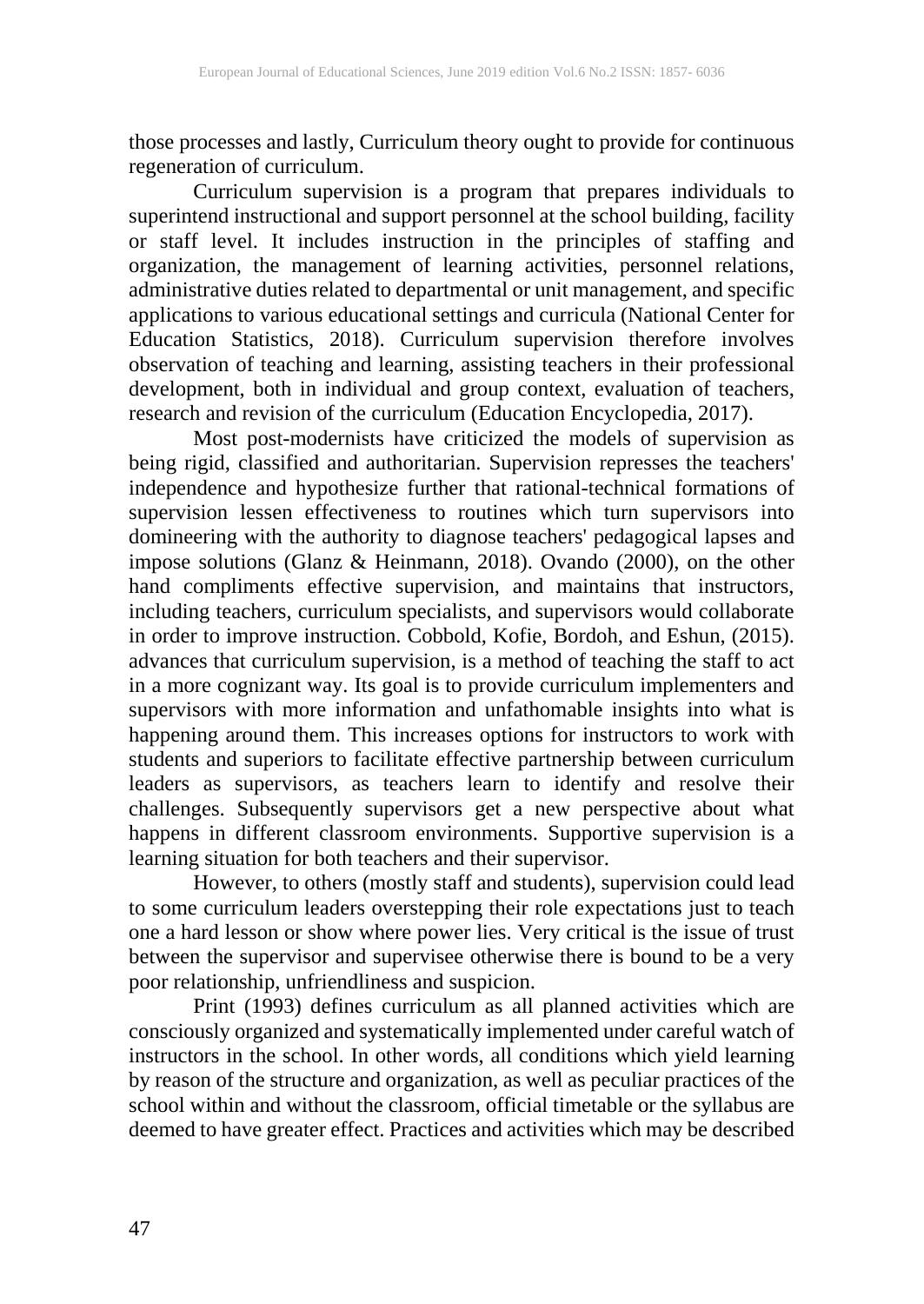as extracurricular or co-curricular are considered as important as those officially presented in documents.

Additional perspective of the curriculum is the totality of how learning experiences harmonizes with broad view or generalist perspective of curriculum development. It depicts curriculum as presenting opportunities and avenues by educational delivery systems through which learners attain knowledge forms, skills, values and attitudes which contribute to effective living, but not necessarily prescribed for certification. This means therefore that, learners gain experiences and develop, not only through prescribed content, but also through procedures of instructions, modes of enquiry, personal and organized interactions within the social and physical environments of learner. Curriculum experience may, hence, be gained through the planning of field trips, supervised projects, industrial attachments and competitive field games. In classroom scenarios, apart from the prescribed content itself, a wide range of techniques such as experimental procedures, role play, simulations, and group work are vital for total learner development.

Holloway (1995) proposes that, the supervisor should function in an ideal professional behavior and practice, both covertly in the managerial connection and overtly by role-playing for the supervisee.

This reduces interpersonal distance and makes exercise of power a collaborative process. This, however, requires the trust and respect of the  $supervised(s)$  in order to engage in a more collaborative rather than antagonistic relationship.

# **RELEVANT LITERATURE**

## **Rationale for Supervision**

According to Hawkins and Shohet (2012), the critical focus of curriculum supervision envisages;

➢ Orderly environment for supervisees to replicate the content and process of their work.

➢ Development of skills, receiving information, other perspectives concerning the teacher's work, evaluation and feedback. This ensures that the teacher is validated and supported both as an individual and as a teacher.

➢ Exploration and expression of personal distress, re-stimulation, change as a consequence.

➢ Enhancing planning and utilization of the soft skills and professional capital of teachers.

➢ Ensure quality of work-specific references to functions or purposes of curriculum supervision. This includes improvement in classroom teaching and learning, assisting teachers in professional and group development, evaluation of teachers' work output, research and revision of the curriculum.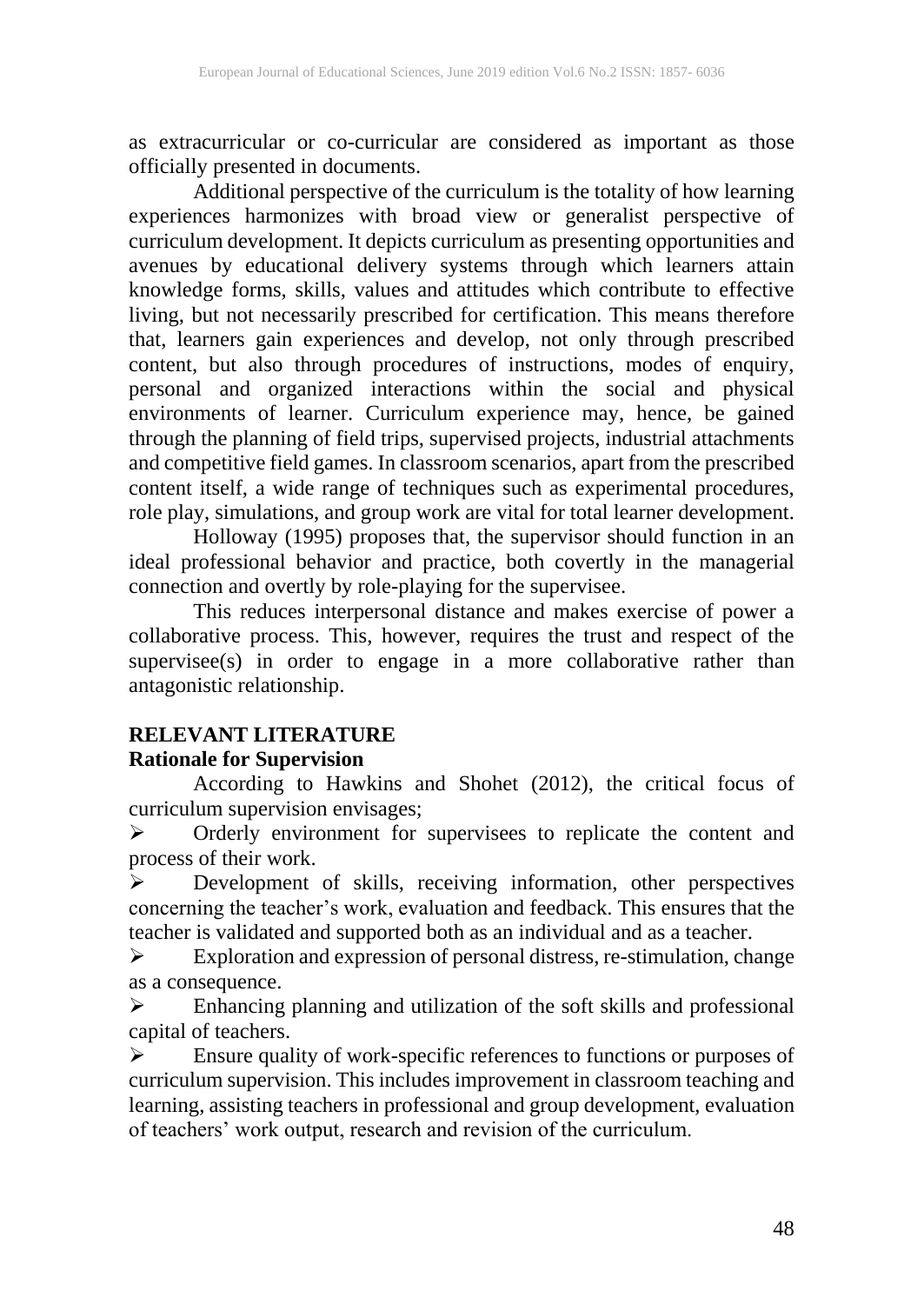➢ Maintaining of standards or benchmarks, meeting delivery targets within timeframes, as well as checking resistance in teachers and learners. This calls for the need to be abreast with what constitute the historical overview of curriculum supervision.

The phenomenon of curriculum supervision therefore exists within school management, monitoring or even inspection. It must be emphasized that curriculum supervision as a field of educational endeavor with clearly delineated roles and responsibilities has also evolved slowly as a distinct practice, always in relation to the institutional, academic, cultural and professional dynamics that have historically generated the complex agenda of schooling (Education Encyclopedia, 2017). Once proper supervision has been done implementing the curriculum comes automatically as the teacher is armed with all the necessary tools.

#### **METHODOLOGY**

References was made on scholarly publications, TSC Act and several Ministry of Education Science and Technology reports.

#### **Curriculum Implementation**

Curriculum implementation involves the practice of formally approved courses of study, syllabuses and subjects. The learner acquires knowledge or experience through an organized environment with instructors with a set of prescribed rules and regulations. [The centrality of the learner is emphasized in](https://blackboard.usiu.ac.ke/webapps/mdb-sa-BBLEARN/originalityReportPrint?course_id=_3722_1&paperId=1824621922&&attemptId=&course_id=_3722_1) the curriculum [implementation process. The process of implementation takes](https://blackboard.usiu.ac.ke/webapps/mdb-sa-BBLEARN/originalityReportPrint?course_id=_3722_1&paperId=1824621922&&attemptId=&course_id=_3722_1) [place as the learner acquires the planned experiences, knowledge, skills, ideas](https://blackboard.usiu.ac.ke/webapps/mdb-sa-BBLEARN/originalityReportPrint?course_id=_3722_1&paperId=1824621922&&attemptId=&course_id=_3722_1) [and attitudes \(University of Zimbabwe, 1995\). T](https://blackboard.usiu.ac.ke/webapps/mdb-sa-BBLEARN/originalityReportPrint?course_id=_3722_1&paperId=1824621922&&attemptId=&course_id=_3722_1)his perspective emphasizes also that curriculum implementation is an educational programme when put into effect.

## **THE PROCESS**

# **Supervision/Implementation**

The Teachers Service Commission (TSC) is committed to effectively manage the teaching service for quality education in line with provision of the Constitution of Kenya which recognizes that Secondary schools play a vital role in improving the quality of lives of Kenyans. Pursuant to section 11(f) and 35 (i) of TSC Act (2012), the Commission is mandated to monitor the conduct and performance of teachers in the teaching service. When signing the performance contract, the head teacher signs a 'Statement of Responsibility' where he /she states that as a head teacher, it is his/her undertaking to provide the required leadership in designing suitable plans and strategies to deliver educational services and enable this school realize its goals. In this regard, the Commission has introduced an open Performance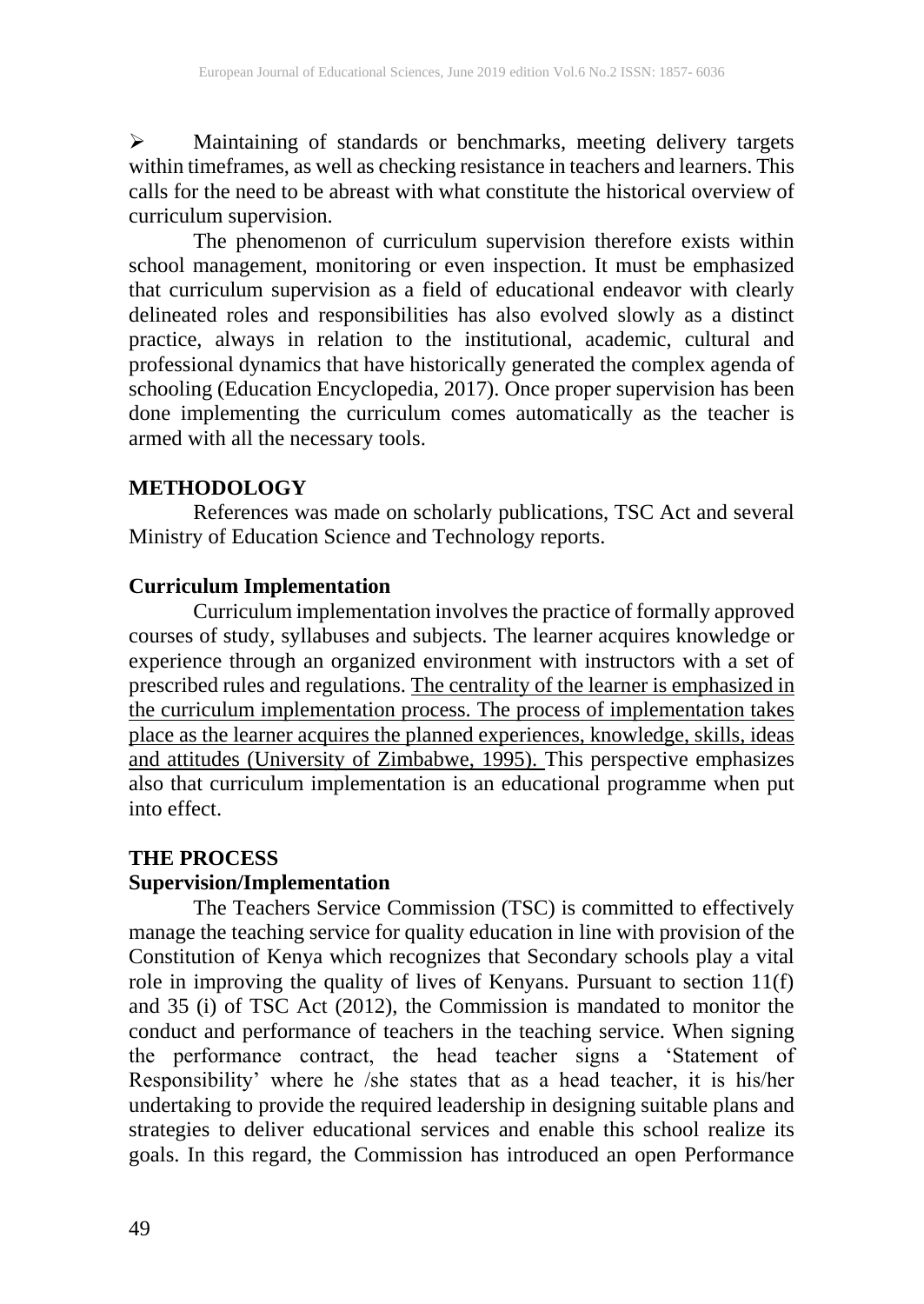Appraisal System for teachers to strengthen supervision and to continuously monitor their performance in curriculum implementation at the institutional level. The appraisal system shall be used to provide feedback, improve communication, and clarify roles and responsibilities detailed below:

The school management is directly involved in curriculum implementation and supervision. This is the basic operation area of all school administration. Owen (1992) submits that all school managers must ensure the improvement in instruction by developing effective instructional leadership on the part of the head teacher. The head teacher must ensure that the educational objectives of their school and the means of achieving them are clearly spelt out by the professional staff. Ensure effective teaching is observed in the school through regular supervision of classroom instruction. As a school manager the head teacher should make teaching possible by stimulating desired changes in the professional behavior of the teachers. Effective instructional leadership demand that he or she must be a competent teacher and should keep abreast to recent developments in curriculum in general and instruction supervision in particular.

The Teacher Appraisal Performance and Development (TPAD) Tool for Heads (TSC/QAS/TPAD-HPSS/03), contains seven teaching standards with the first being professional knowledge and application where the head teacher should have the ability to prepare and supervise;

➢ Preparation, maintenance and use of professional documents.

➢ Learner's internal evaluation through development of testing policy for the school and management of national exams.

➢ Maintenance and tracking of learner's value added progress (VAP) records, Individualized Education Programs (IEP).

In particular, the head teacher must check the teaching standards by reference to scheme of work, lesson notes, and records of works, student's exercise books, and also participate in classroom observation. The head teacher has a role of selecting, producing and supervising locally available instructional materials/resources which will be beneficial to the teacher in curriculum delivery and improve instruction through effective instruction leadership This means that effective and efficient running of the school depends on the head teacher's instructional management role. The head teacher must schedule, assign work, coordinate and oversee performance and make sure that work is done in time.

As a head teacher one should have the ability to ensure effective time management through monitoring;

➢ Teacher presence and attendance to duty.

➢ Teacher lesson attendance.

➢ Adherence to school timetable · Attendance to all other school activities eg staff meetings, AGMs, academic clinics, co-curriculum activities.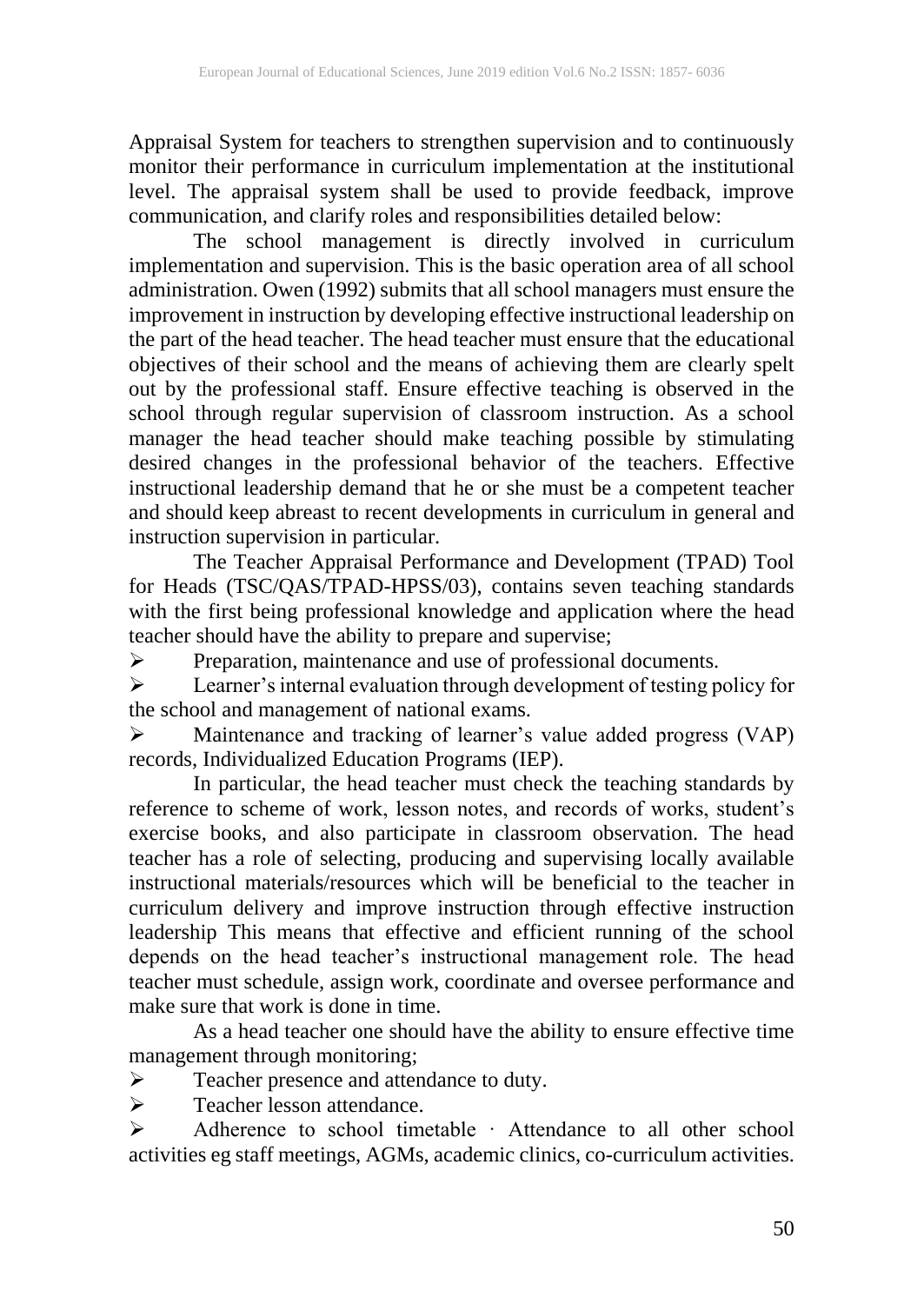Knowledge of child protection and safety legal provisions is imperative to curriculum implementation. It is necessary because when the learning environment have no safety measures and not child friendly, proper learning will not take place. It's the duty of the head teacher of the institution to ensure that there is compliance with the Children's act, Sexual offence Act. TSC Act, CORT, COCE. Equally important is learner discipline and teacher conduct in the school. All teachers and stakeholders should be sensitized on the above mentioned documents.

Co-Curricular activities in the learning institutions should be supported, coordinated together with life skills education for nurturing of talents among learners. Games, clubs and societies should be taken seriously and students encouraged to join and participate in the various activities in the school.

The success of any learning institution depends on the ability of its leadership to collaborate with patents/guardians and stake holders. This can be done by involvement in community development based activities, exchange programmes and national initiatives like tree planting, advocacy against FGM, drug and substance abuse, HIV and AIDS sensitization and prevention. All these lead to the improvement in teaching and learning, the basis upon which the head teacher performance is evaluated.

Secondary education mainly caters for primary school leavers ranging between 14-18 years. It is both terminal and preparatory for learners who proceed to the university or middle level colleges for further education and training. It therefore plays an important role in preparing learners either for the society or for further education and training. Ministry of Education Science  $\&$ Technology (MoEST) launched the Transition Infrastructure Grants (TIG) in 2016 to have all primary school leavers enrolled into secondary schools. In July 2018, the Teachers Service Commission hired 8,672 teachers to support this Government policy on 100 per cent transition drive from primary to secondary schools launched in January 2019. The new teachers are supposed to plug a severe staffing shortage in public secondary and primary schools estimated to be 155,000, said TSC chief executive Dr. Nancy Macharia. The commission had asked the government for Sh8.3 billion to recruit 12,626 secondary teachers annually for four years, translating to 50,504 teachers to support the transition but the Government only gave Sh4.7 billion, according the year's budget policy statement. This shows that transition from primary to secondary level has tremendously increased. The head teachers therefore need to double their supervisory role in order for students to realize high academic achievement and actualize for this goal. As a manager therefore, the head teacher should explain tasks to the staff and make follow up accordingly.

In terms of teacher appraisal, the head teacher should have the ability to manage the appraisal process, identify gaps and based on these gaps develop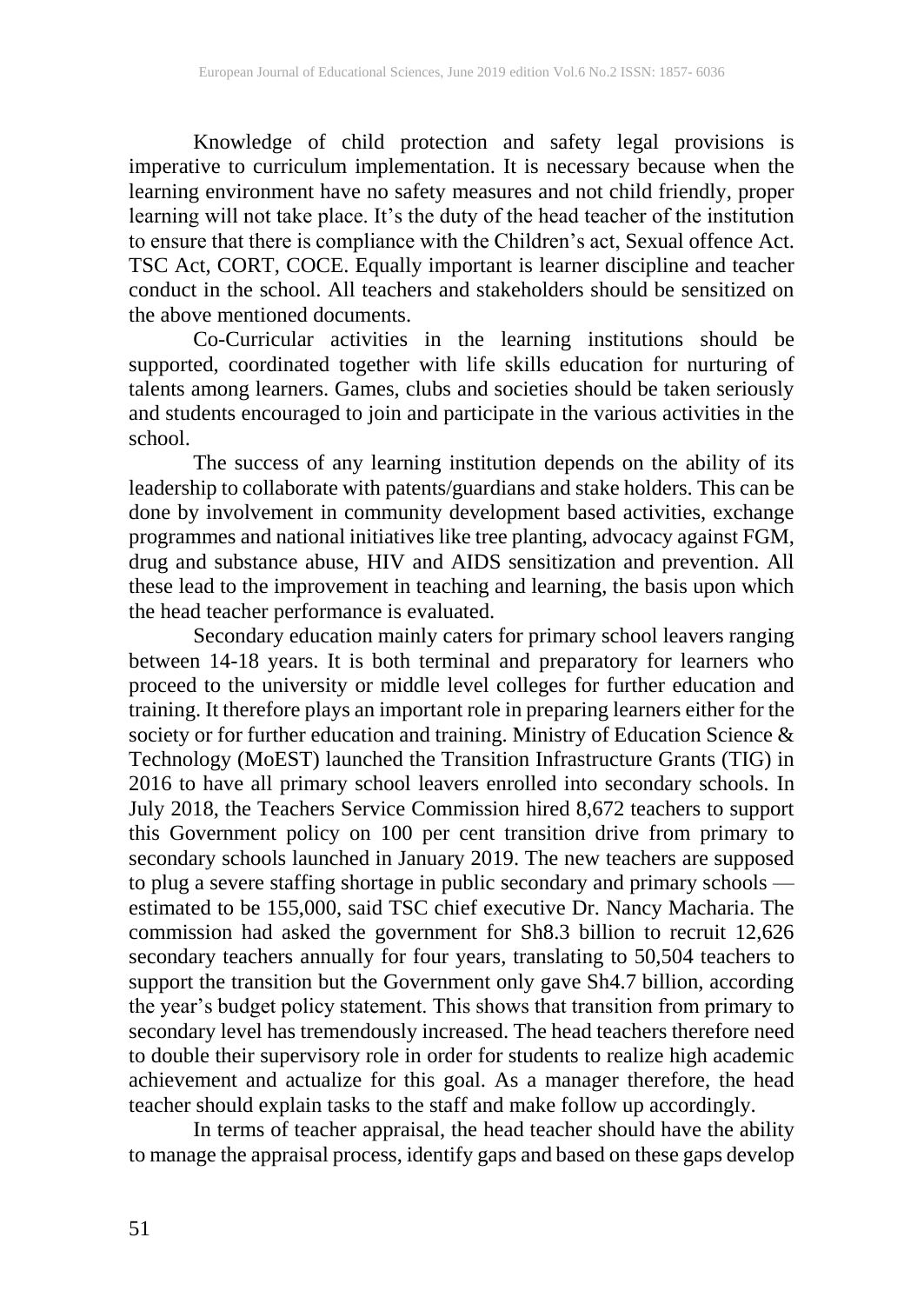and implement a School Based Teacher Professional Development a (TPD) plan. The current introduction of performance contract by TSC requires head teachers to acquire more knowledge, skills and experience. According to Wideen, (1987), "schools now require that even experienced principals improve their leadership skills through seminars, workshops and refresher courses on classroom organization, teaching methods outcome based instruction and teacher evaluation". In analyzing the curriculum that the school wishes to deliver and the associated management structure needed to support it, Head teaches should strive to attend professional courses in matters related to curriculum instruction management. The country looks upon them to give guidance and direction otherwise the national examinations in secondary schools will always register improvement or decline depending on their commitment to the curriculum instruction management roles they undertake in their schools.

Peer classroom observation should be encouraged in the school but the head teacher can also do classroom observation in his school using the classroom observation tool designed by the TSC as part of its appraisal system with five observation areas namely;

- ➢ Introduction and lesson organization.
- ➢ Content delivery.
- $\geq$  Teaching methods/techniques.<br>
Learner involvement and comm
- Learner involvement and communication.
- ➢ Classroom management.

There should always be a preparatory meeting before the lesson observation and a feedback session after the lesson observation. Establish good relationship with the teacher, informing the observing the teacher's performance in class, meeting the teacher in a quiet place after observation to advice the teacher accordingly. This should never be a fault finding session but a time to reflect on the strengths, weaknesses of the teacher and how to improve on them. The head teacher needs to explain to the teacher the purpose of the classroom visits to enable him/her understand the educational programme. Chiemela (2010) emphasizes that when the head teacher observes the teaching learning process he/she should have specific items (checklist) to observe like methods presentation, motivation for learning aids student interest and attention, classroom atmosphere, this ensures that the head teacher has a criterion for judging each area of the teacher's performance.

UNESCO (2018) observes that staff members will perform effectively when they are motivated in terms of; good salary, job security, regular consultation with the head, their work being appreciated, fact full discipline and when they receive sympathetic help when dealing with problems. Some of the ways in which a head teacher can meet his staff motivational needs according to the MoEST (2018) include: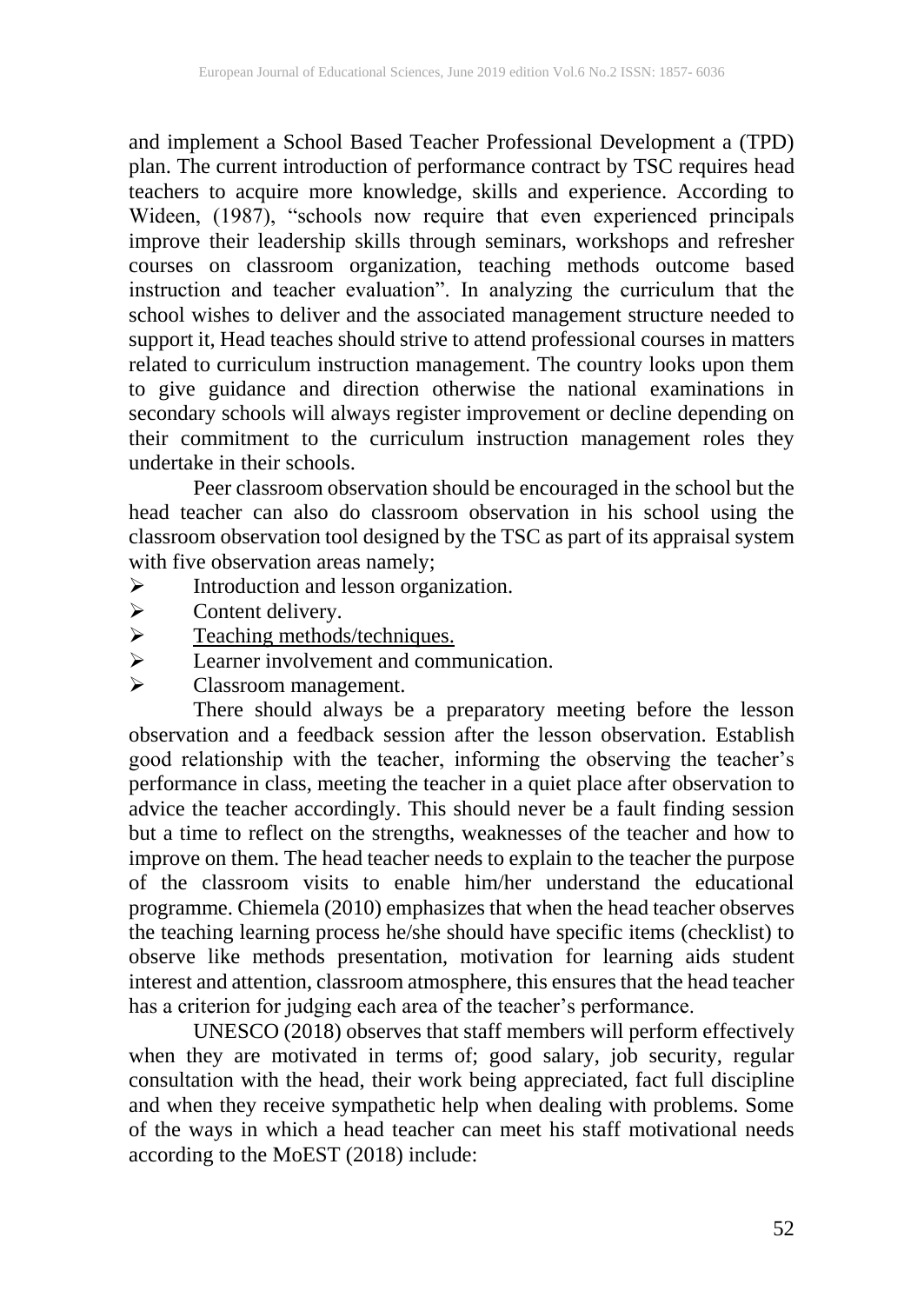➢ Giving teachers a chance to attend in- service training and other activities.

➢ Delegating important responsibilities such as chairing subject panels · Inviting role models to talk to teachers, students and supportive staff  $\cdot$ Recognition of teachers during AGMs and other for a Good management and best practice requires head teacher to act and disseminate information promptly to avoid breakdown of communication. The head teacher should ensure good communication so that the teachers are fully informed of what is going on in the school. The manager should develop and maintain a system of communication that provide for an upward flow to benefit decision making, a downward flow to benefit the implementation of policy, and a horizontal flow to facilitate coordination of all departments of the organization. Emerson (1993) observes that successful communication requires that every member of the organization has all the information required at the appropriate time in order to undertake their duties. However successful communication demands that all members shall have the opportunity to question, comment, inform and engage. Staff relations are influenced by communication, failure to which there can be misunderstanding among the staff members. UNESCO (1993) observes that the head teachers require both oral and written communication skills in order to communicate effectively to all stake holders at different times.

➢ Effective communication helps to control behaviour.

➢ It provides feedback to the personnel on how to improve.

 $\triangleright$  It facilitates decision making and fulfil the social need of expression of feelings.

Oral communication can be done in assemblies, while written communication can be done through proposals, report, minutes, internal memo and correspondence, newsletter, suggestion box, fax, telex. To ensure effective communication, the head should ensure clarity of information and civil language. He/she should choose an adequate channel to communicate, communicate in time for the appropriate response and provide a proper atmosphere for feedback.

Wideen (1992) observes that, the teacher is the central figure in curriculum and school development. There can be no development without the development of the teacher. A teacher who is not growing professionally is unlikely to make significant development improvement in the classroom programmes. For education to meet both the rapid requirement of the demand for new curriculum and methods of teaching the teachers have to be empowered through training. In the Performance Contract signed by the head teachers and the Teachers Service Commission at the beginning of every year, Performance Criteria C4 states that the head teacher is expected to promote Teacher Professional Development (TPD) at the school level by;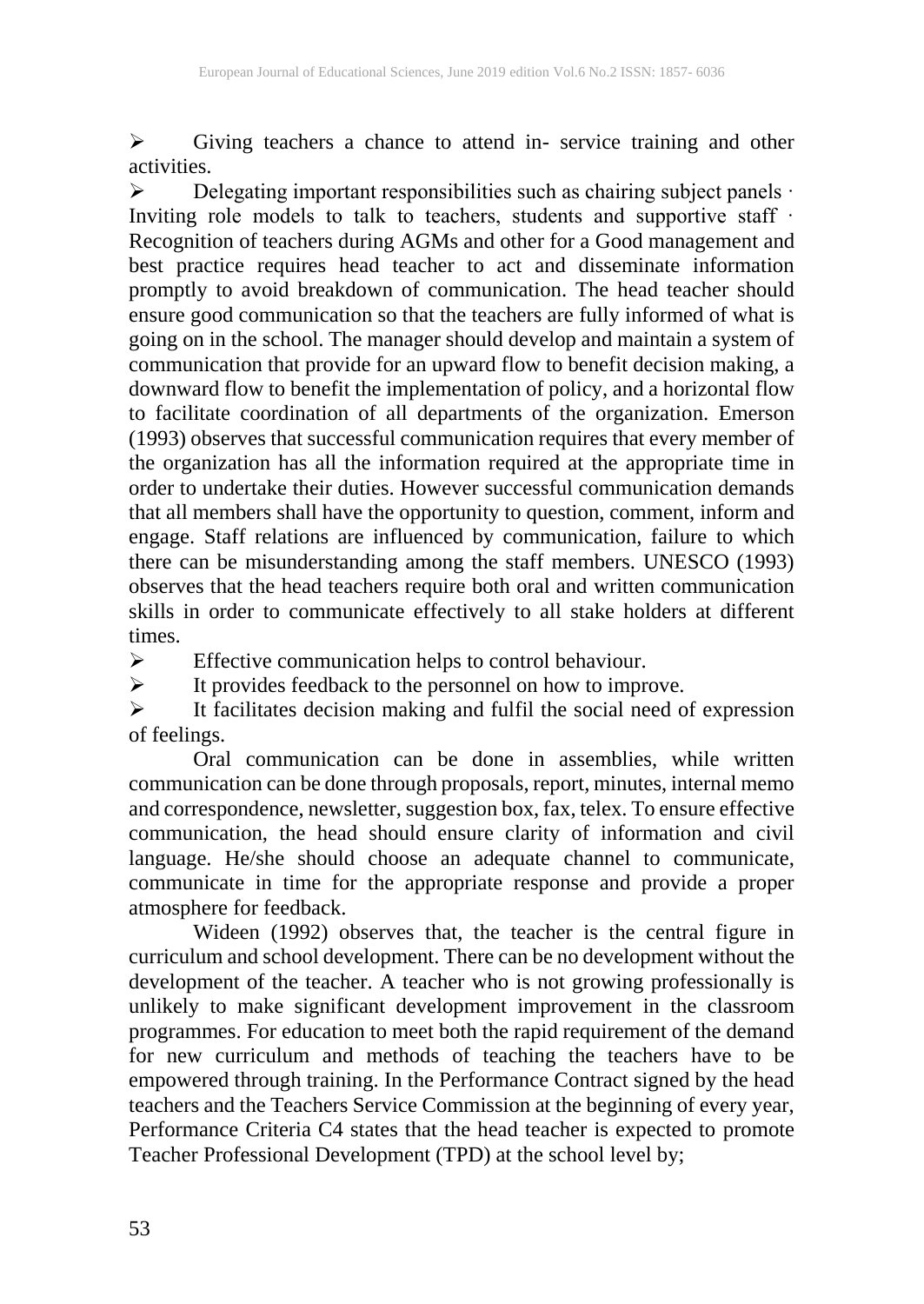Identifying teachers' professional gaps (challenging areas in pedagogy, subject content and learners' management that hinders them from effective delivery of curriculum) · Developing TPD programmes at school level to mitigate teachers' professional gaps.

- ➢ Monitoring teachers' progress in school planned TPD.
- ➢ Maintaining records of TPD.

The head teacher must accept accountability over all training, this may involve targeting training priorities, making time and resources available for training.

# **Conclusion**

From the above discourse, it is evident clearly that we cannot talk of curriculum supervision and implementation without elucidating the head teacher roles. He /She is the engine behind the curriculum implementation and is responsible for all matters pertaining to the smooth running of the school. The priority of any government is to improve the quality of education offered and students achievements. The Kenya government therefore rely strongly on the school supervision system to monitor and evaluate both quality of schools and key measures of its success such as student achievement.

The Head teacher plays a major role in effective implementation because he is the person most likely to shape the Institution's conditions necessary for the success, such as development of shared goals, work structure, climate and procedures for monitoring results. He /She is an administrator, problem solver and a facilitator for change.

# **References**:

- 1. Awiti, J. A., Onderi, H., & Raburu, P. (2016). Head' Teachers'' Implementation:' Implications o' Provision' of' Quality Secondary Education in Kenya.
- 2. Chiemela, N. I. (2010). Instructional supervisory practices of Anambara state secondary
- 3. school principals. A comparison with desired instructional supervisory practices.
- 4. Unpublished Project. University of Alberta: Canada. Chan, 2004
- 5. Cobbold, C., Kofie, S., Bordoh, A., & Eshun, I. (2015). Perception of curriculum leaders and teachers on feedback and conditions essential for effective supervision in senior high
- 6. schools. *International Journal of Educational Research and Information Science*, 2(2), 21-26.
- 7. Complexity Theory and Macao's School Curriculum Management<br>System. Available from: Available from: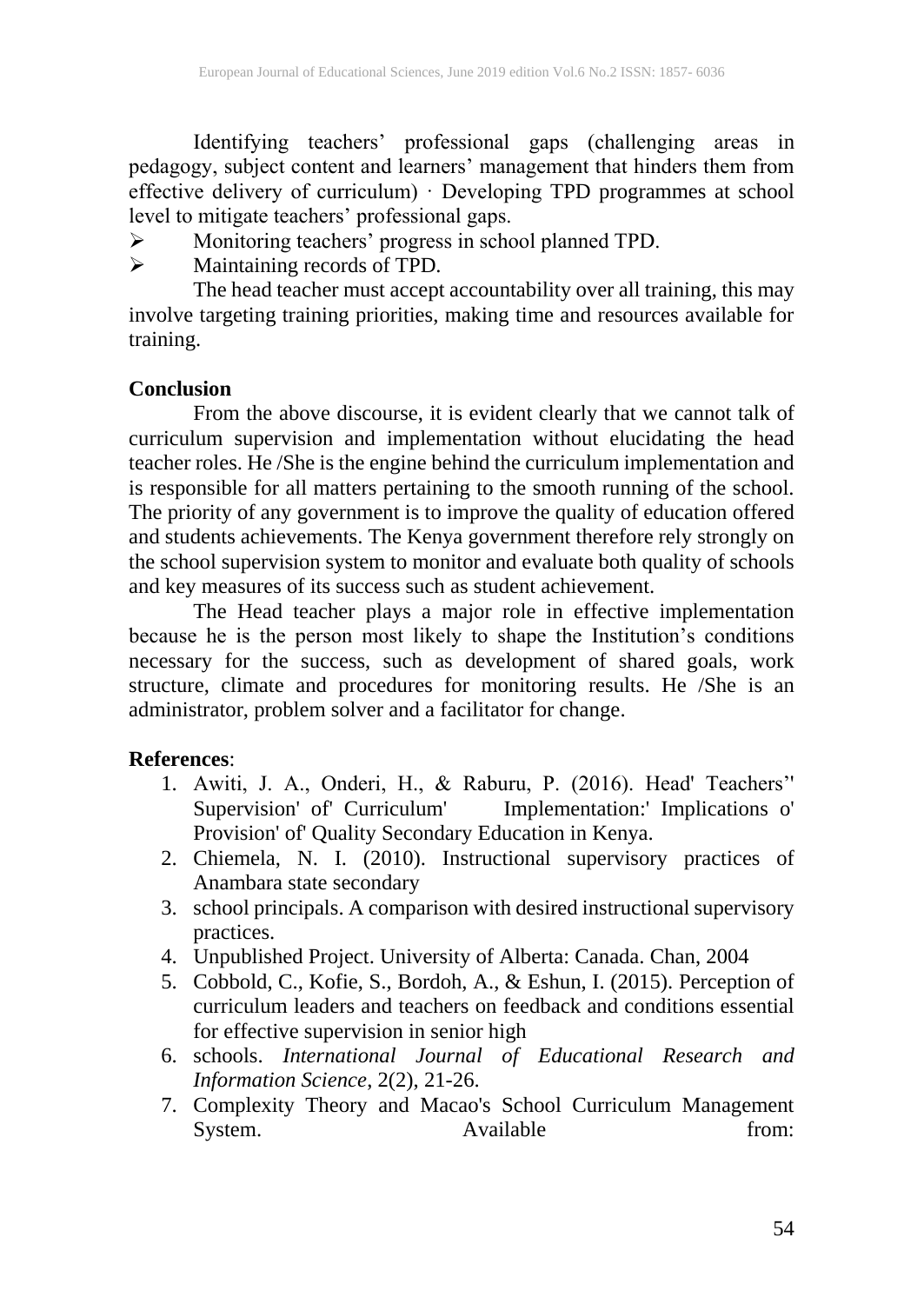<https://www.researchgate.net/publication/261637035> [accessed May 14 2019].

- 8. Education Encyclopaedia (2017[\),](file:///C:/Users/bjonyo.USIU.AC.KE/AppData/Local/Microsoft/Windows/INetCache/Content.Outlook/2M6PRCWD/,%20https:/www.newworldencyclopedia.org/entry/Education)  [https://www.newworldencyclopedia.org/entry/Education](file:///C:/Users/bjonyo.USIU.AC.KE/AppData/Local/Microsoft/Windows/INetCache/Content.Outlook/2M6PRCWD/,%20https:/www.newworldencyclopedia.org/entry/Education)
- 9. Emerson, C (1993). Managing Staff in School. Paris: Athenaum press Ltd.
- 10. Glanz, J., & Heinmann, R. (2018). Encouraging reflective practice in educational supervision
- 11. through action research and appreciative inquiry. In S. Zepeda & J. Ponticell (Eds.), The
- 12. Wiley handbook of educational supervision. New York: Wiley-Blackwell.
- 13. Hawkins, P. & Shohet, R. (2012). [4 Supervision in the helping](https://blackboard.usiu.ac.ke/webapps/mdb-sa-BBLEARN/originalityReportPrint?course_id=_3722_1&paperId=1824621922&&attemptId=&course_id=_3722_1)  [professions: An individual, group and organizational approach, Milton](https://blackboard.usiu.ac.ke/webapps/mdb-sa-BBLEARN/originalityReportPrint?course_id=_3722_1&paperId=1824621922&&attemptId=&course_id=_3722_1) [Keynes:](https://blackboard.usiu.ac.ke/webapps/mdb-sa-BBLEARN/originalityReportPrint?course_id=_3722_1&paperId=1824621922&&attemptId=&course_id=_3722_1) [Open University Press.](https://blackboard.usiu.ac.ke/webapps/mdb-sa-BBLEARN/originalityReportPrint?course_id=_3722_1&paperId=1824621922&&attemptId=&course_id=_3722_1)
- 14. Holloway, E. (1995). Clinical supervision: A systems approach. Thousand Oaks: [2 Sage Publications Inc](https://blackboard.usiu.ac.ke/webapps/mdb-sa-BBLEARN/originalityReportPrint?course_id=_3722_1&paperId=1824621922&&attemptId=&course_id=_3722_1)
- 15. Maranga, J. S. (1993). Guidelines for Training Educational Supervisors in Kenya, Columbia University.
- 16. Mbiti, D. M. (1999): Foundation of School Administration. Nairobi: [5](https://blackboard.usiu.ac.ke/webapps/mdb-sa-BBLEARN/originalityReportPrint?course_id=_3722_1&paperId=1824621922&&attemptId=&course_id=_3722_1)  [Oxford University Press.](https://blackboard.usiu.ac.ke/webapps/mdb-sa-BBLEARN/originalityReportPrint?course_id=_3722_1&paperId=1824621922&&attemptId=&course_id=_3722_1)
- 17. MoEST (2017) Education Report
- 18. Morrison, K. (2010), Complexity Theory, School Leadership and Management: Questions for Theory and Practice; Management: Questions for Theory and Practice; <https://doi.org/10.1177/1741143209359711>
- 19. National Center for Education Statistics, (2018).
- 20. Ovando, M., (2000), In J. Glanz and S. L. Behar-Horenstein. Debates in curriculum and supervision. Westport: C.T Publications
- 21. Owen, J (1992). Managing Education. The Purpose and Practice of Good Management in Schools. Longman, London.
- 22. Print, M. (1993). 5 Curriculum development and [design \(2nd ed.\). S](https://blackboard.usiu.ac.ke/webapps/mdb-sa-BBLEARN/originalityReportPrint?course_id=_3722_1&paperId=1824621922&&attemptId=&course_id=_3722_1)t. Leonards, NSW: Allen & Unwin.
- 23. Teachers Service Commission. (2013). Annual Report 2012/2013. Nairobi: TSC.
- 24. Teachers Service Commission. (2014). TSC Act 2012 Revised Edition. Nairobi: National Council of Law Reporting.
- 25. Teachers Service Commission. (2015). Annual Report 2014/2015. Nairobi: TSC.
- 26. Teachers Service Commission. (2016). Annual Report
- 27. TSC/QAS/TPAD-HPSS/03 (2018) ... Teacher Performance Appraisal and Development.